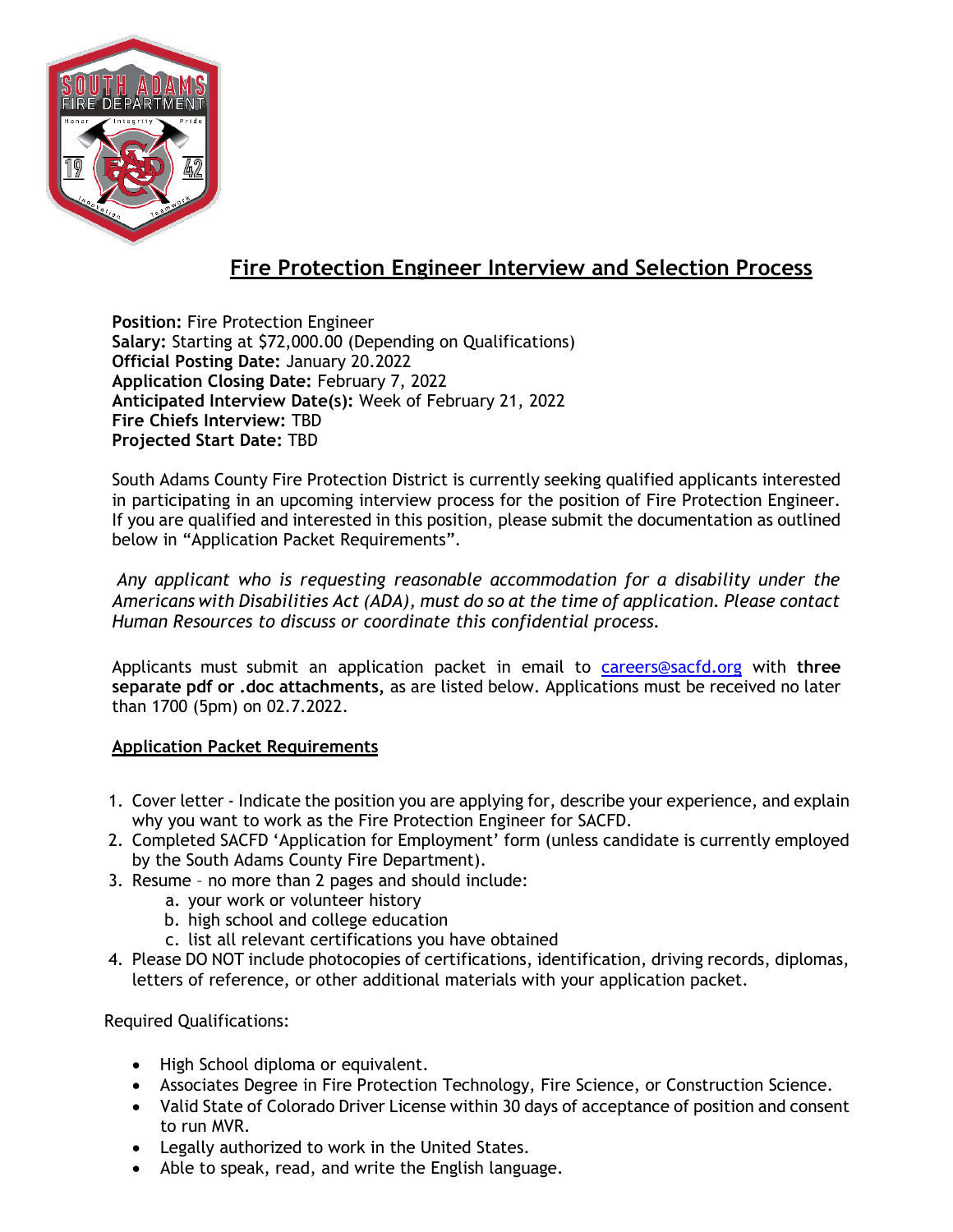Preferred Qualifications:

- Bachelor's Degree in Fire Protection Engineering.
- Ability to read, write, speak, and understand the Spanish language.

Please note that your application, as well as all supporting documentation, will be considered as part of the interview process. Applications that are incomplete or do not follow specific instructions, as outlined above, will not move forward in the interview process.

## Benefits:

The district offers a generous benefits package including but not limited to the following:

- Vacation
- Sick Leave
- Medical, Dental and Vision Insurance
- A robust pension plan through FPPA
- 12 paid holidays annually
- Education Reimbursement
- Post-Employment Health Plan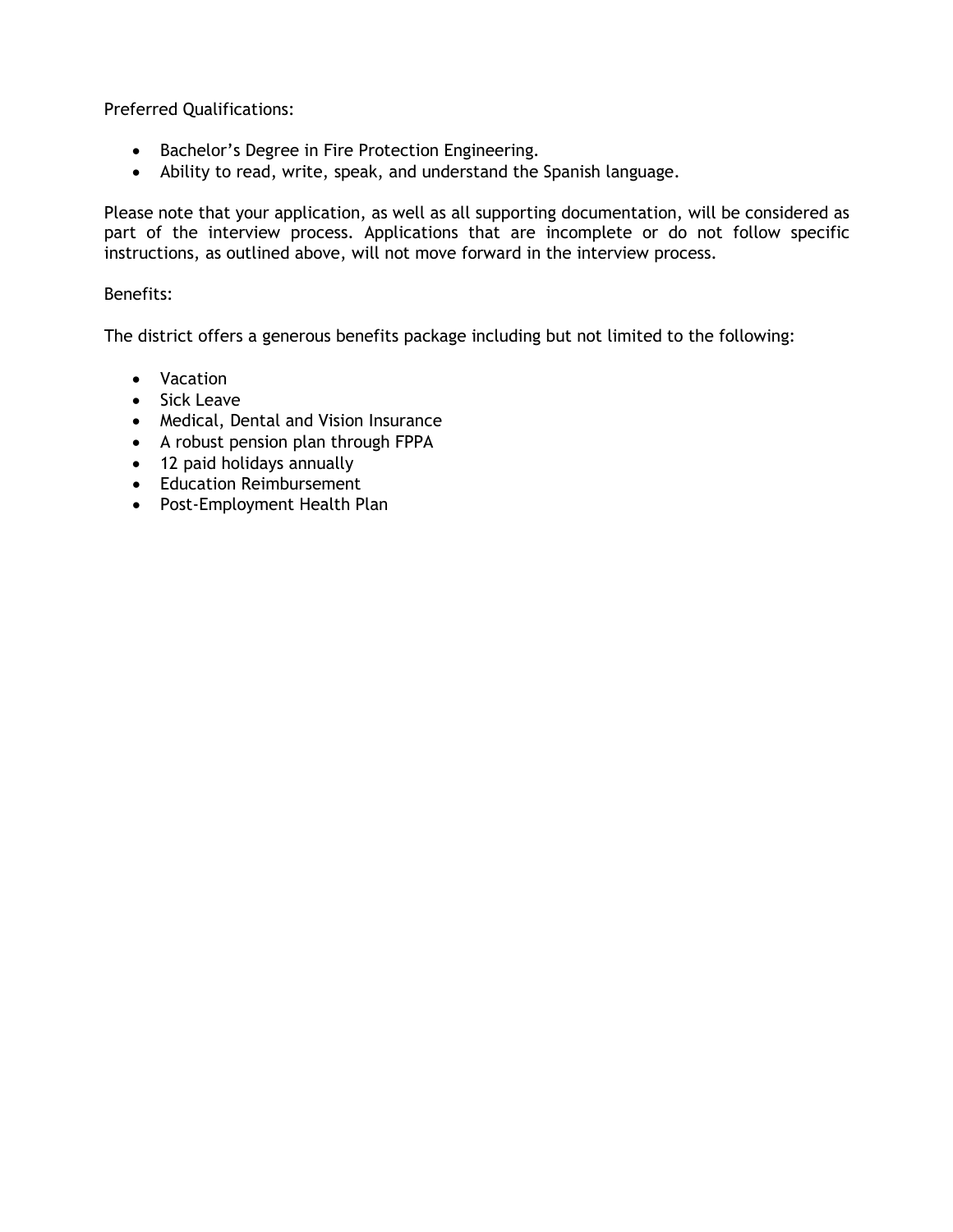#### **South Adams County Fire Department Job Description FIRE PROTECTION ENGINEER**

| <b>Position:</b>       | <b>Fire Protection Engineer</b>                    |
|------------------------|----------------------------------------------------|
| Supervisor:            | Fire Marshal                                       |
| Division:              | <b>Fire Prevention</b>                             |
| <b>FLSA Status:</b>    | Non-exempt                                         |
| <b>Effective Date:</b> | January 2022                                       |
| <b>Salary Range:</b>   | Starting at \$72,000 (Depending on Qualifications) |

This Job Description is established by the South Adams County Fire Department to outline the basic requirements, duties, and general responsibilities of the Fire Protection Engineer, and is written to complement the District's Member Handbook and Standard Operating Guidelines.

The headings in this Job Description are for reference only and shall not affect its interpretation.

#### **Position Summary:**

The Fire Protection Engineer position is responsible for the technical review and approval of construction, development, hazardous material processes, fire protection systems, and private water supply systems; performs inspections of both new and existing buildings; witnessing various tests required for fire protection equipment, water supplies, and hazardous material processes; attends meetings on development and building construction projects; prepares necessary correspondence, reports, and records; responds to fire emergencies as directed; processes and inspects citizen complaints; performs other related duties as directed.

#### **Immediate Supervisor:**

The Fire Protection Engineer reports directly to the Fire Marshal.

#### **Supervisory Responsibility:**

None

#### **Essential Functions:**

To perform this job successfully, the individual must be able to perform each essential duty satisfactorily. The requirements listed below are representative of the knowledge, skill, and/or ability required. Reasonable accommodations may be made to enable individuals with disabilities to perform the essential functions.

#### **Primary Duties and Responsibilities:**

The following duties are an overview of the essential duties and responsibilities of the Fire Protection Engineer and should not be considered an all-inclusive list.

1. Knowledge of the Department's rules, policies, and procedures, including but not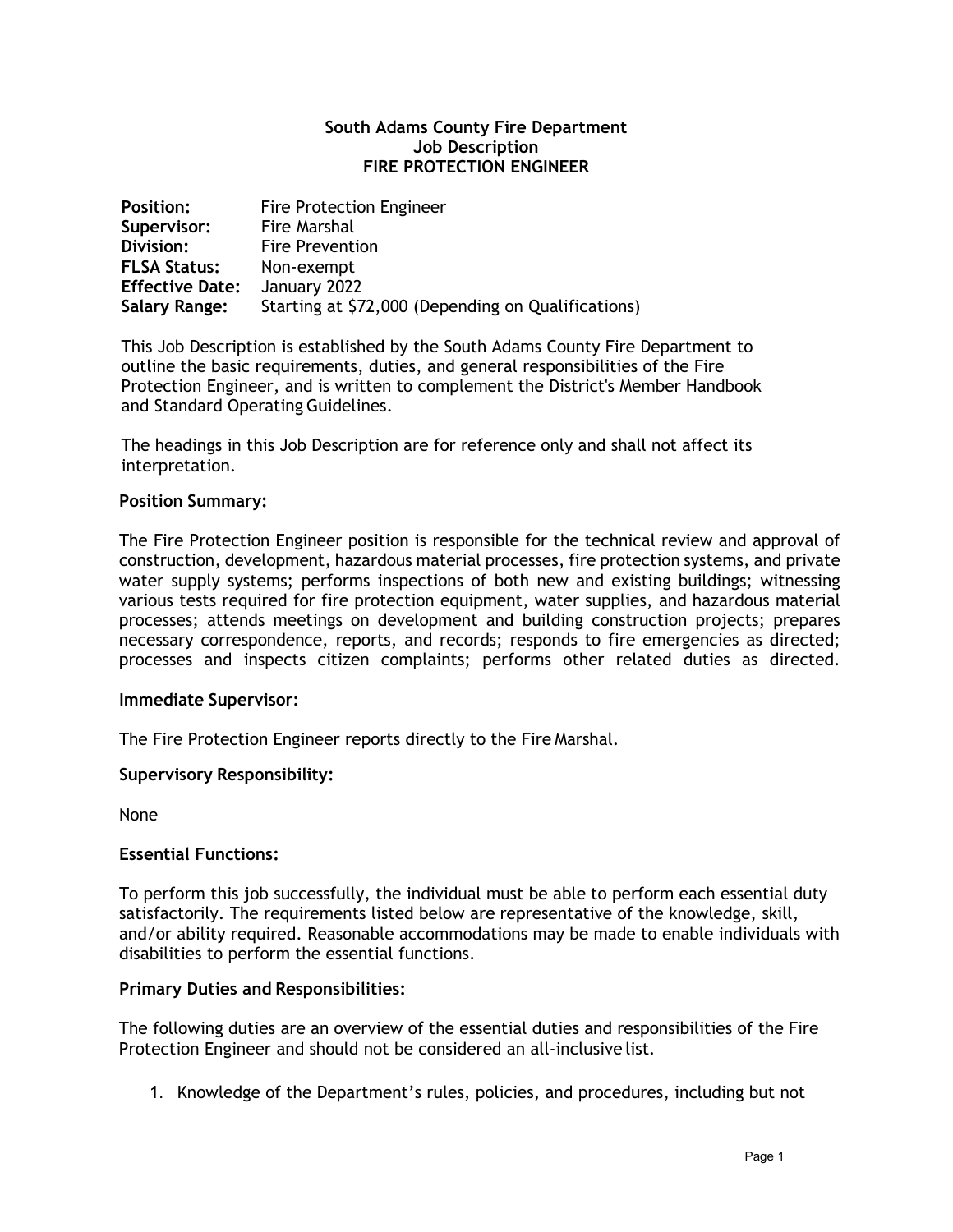limited to the rules, policies and procedures contained in the Department's Member Handbook and Standard Operating Guidelines.

- 2. Conducts plan reviews on developments, buildings, hazardous material processes, fire protection systems, and private water supplies as directed by the Fire Marshal.
- 3. Ensures appropriate fees related to the fire code plan review are applied to each project.
- 4. Schedule and perform field inspections and acceptance tests on development projects, construction projects, fire protection systems and private water supplies to ensure projects comply with approved plans, documents, and specifications.
- 5. Document and track information relating to the plan review and inspection programs.
- 6. Participates in meetings and assist owners, architects, developers, construction superintendents and building managers in understanding the requirements of, and complying with, the applicable fire code and nationally recognized standards
- 7. Responds to citizen inquiries and concerns related to fire prevention issues, such as fire hazard complaints, code interpretations, and information distribution.
- 8. Assists in the evaluation of alternate materials and methods to confirm compliance with the intent of applicable fire codes.
- 9. Assist with actions to enforce compliance where voluntary compliance is not achieved.
- 10. Attends training classes, seminars, and other forms of continuing education to maintain and advance fire protection skills and knowledge
- 11. Develop and maintain positive, effective working relationships with Department employees, volunteers, reserves, other governmental agencies, and the community.
- 12. Maintain positive and constructive written and oral communication skills at alltimes.
- 13. Work well in a progressive team-oriented environment with a positive attitude and be a self-starter.
- 14. Work a schedule of Monday through Friday 8:00am to 5:00pm.
- 15. Performs work in a manner consistent with the Department's stated mission, vision, and values along with promoting a positive, professional image of the Department at all times.
- 16. Perform other duties as directed.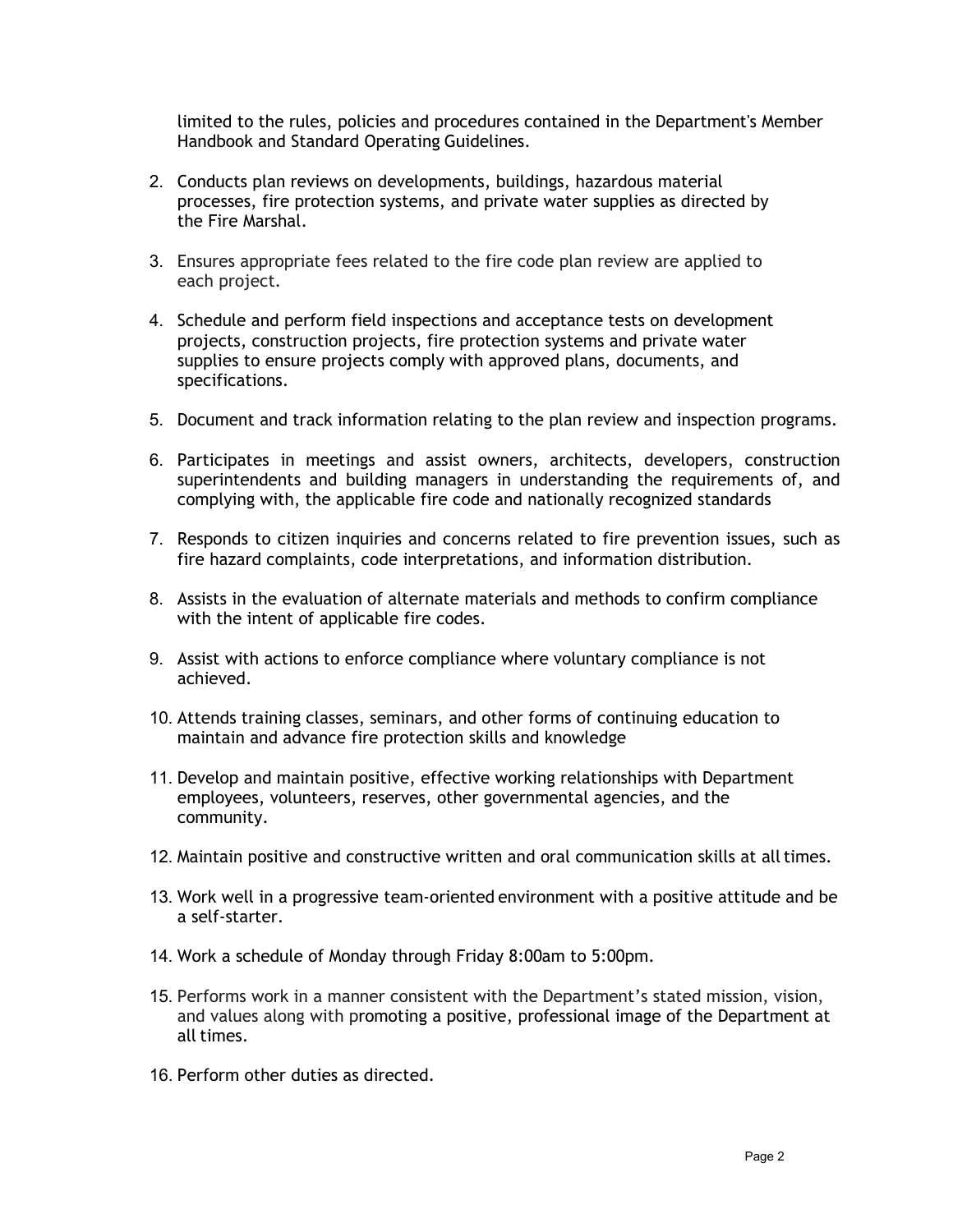## **Minimum Qualifications and Certification Requirements:**

- 1. Possess a high school diploma or G.E.D.
- 2. Possess and maintain (without interruption) a valid Colorado driver's license, and acceptable driving record.
- 3. Associates Degree in Fire Protection Technology, Fire Science, or Construction Science.
- 4. Possess and maintain the following certifications.
	- International Code Council (ICC) Fire Plans Examiner.
	- State of Colorado Fire Inspector III Fire Plans Examiner.
	- Education and experience in fire protection engineering plan review and inspections may be considered with the requirement of obtaining within one year after date of hire the ICC Fire Plans Examiner and State of Colorado Fire Inspector III – Fire Plans Examiner.
- 5. Federal Emergency Management Agency (FEMA) National incident Management System (NIMS) Classes (within one year after date of hire).
	- ICS-100, Introduction to Incident Command System or equivalent.
	- ICS-200, ICS for Single Resources, and Initial Action Incidents or equivalent.
	- NMIS IS-700, An Introduction to the National Incident Management System
	- NMIS IS-800, National Response Framework, an Introduction
- 6. CPR/AED Certified (within three months after date of hire)
- 7. Ability to operate a personal computer and software, including but not limited to Bluebeam Revu, District's RMS and Inspection software, and Microsoft programs.
- 8. Ability to use independent judgment to solve problems.
- 9. Knowledge of national, state, and local codes and standards related to the general aspects of plan review, inspections, and code enforcement.
- 10. Knowledge of modern fire prevention procedures, techniques, and equipment.
- 11. Knowledge of fire and life safety inspection techniques.
- 12. Knowledge of procedures for the installation, testing, and maintenance of fire protection systems.
- 13. Knowledge of principles of reading and interpreting engineering plans and specifications.
- 14. Ability to schedule and meet related obligations and timelines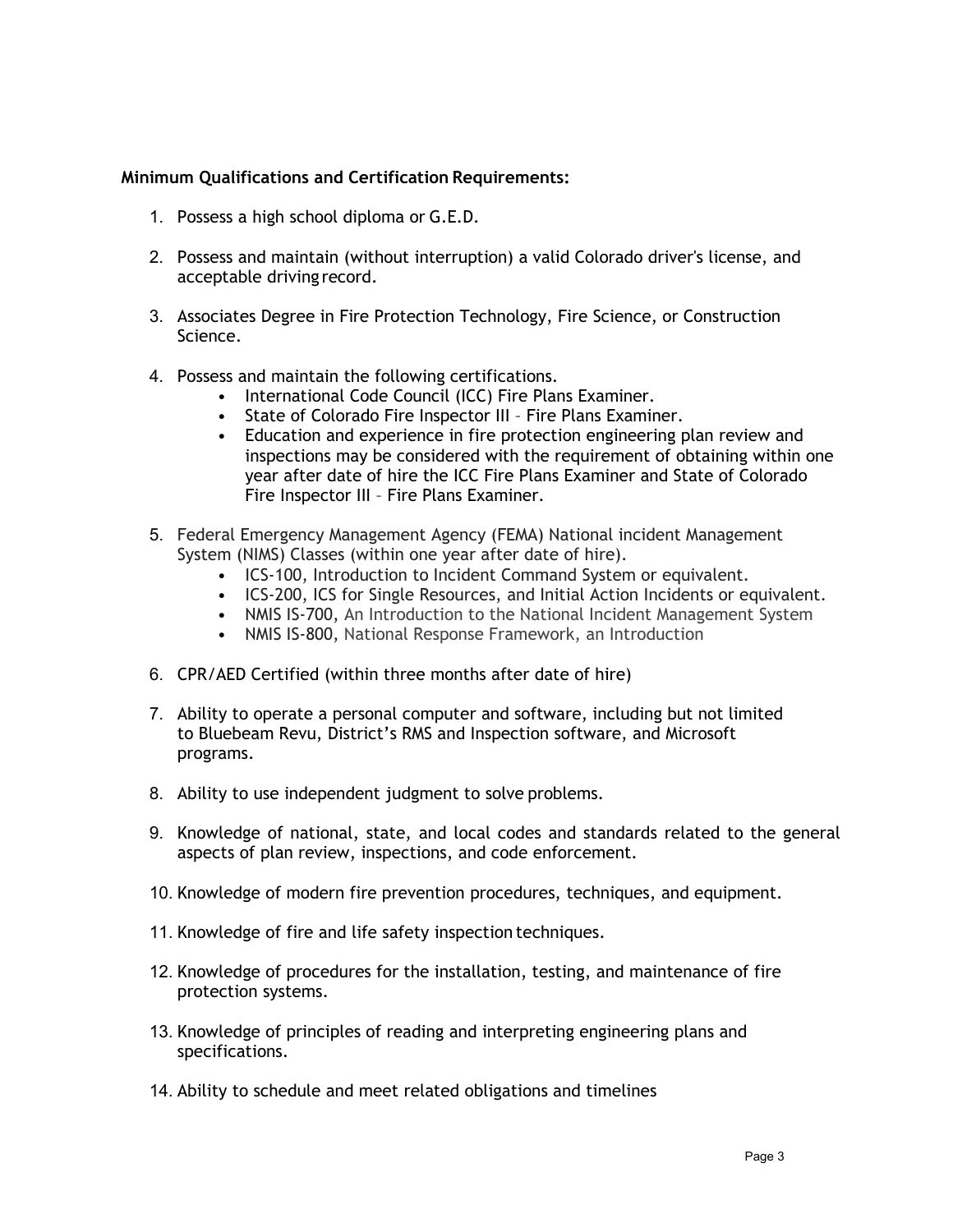- 15. Ability to communicate effectively with diverse groups, including individuals of varying ages and aptitudes.
- 16. Ability to comprehend and interpret information and technical material related to the position responsibilities, including but not limited to applicable fire codes and nationally recognized standards.
- 17. Ability to read, write, speak, and understand the English language at a level adequate to perform the duties of the position.

# **Preferred Qualifications:**

- Bachelor's Degree in Fire Protection Engineering.
- Ability to read, write, speak, and understand the Spanish language.

#### **Work Environment and Physical Requirements:**

This position requires work in a variety of locations and conditions, including office areas, in and around a wide variety of automotive, mechanical, chemical and emergency scenes of every type.

- 1. A portion of this position will involve sedentary work in an office environment.
- 2. Must be able to lift, move and carry objects up to twenty-five (25) pounds frequently and over fifty (50) pounds occasionally.
- 3. This position requires standing, walking, sitting, kneeling, stooping, bending, lifting, squatting, pushing, pulling, crawling, climbing, pinching, gripping, digging, reaching over head, reaching away from body, and repetitive motion.
- 4. Will be required to work in all weather conditions and in extreme temperatures below twenty (20) and in excess of one hundred (100) degrees Fahrenheit.
- 5. Work may be performed under dangerous, hazardous and adverse conditions, including, but not limited to, weakened structures, slippery and uneven surfaces, proximity to moving mechanical equipment, burning structures, broken glass or other materials, electrical currents, high places, and confined spaces.
- 6. Work may result in exposure to contaminated environments, including but not limited to, hazardous materials, smoke, gases, chemicals, fumes, odors, mists, and dusts, which will require the use of Personal Protection Equipment.
- 7. Work may result in exposure to high noise levels requiring the wearing of hearing protection.
- 8. This position demands frequent use of sensory activities such as talking, seeing, hearing, smelling, feeling (identifying objects by touch), depth perception and color vision.
- 9. This position will involve occasional periods of high physical, mental and/or emotional stress.